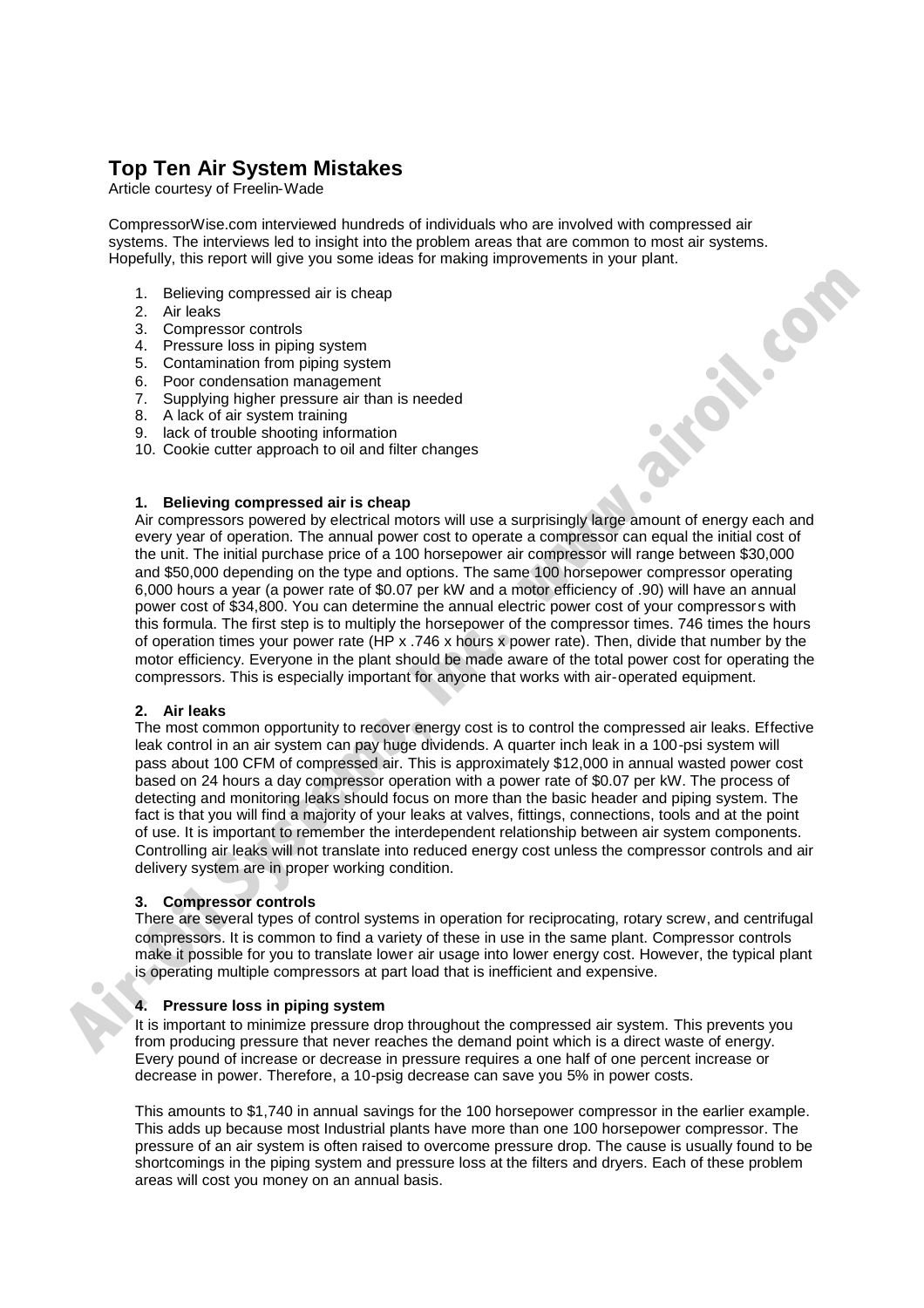*The following* are *some common problem areas:*

- a. Delivering air to the point of use in pipe that is too small. An example: using 30' or more of 3/8" rubber hose rather than 1" pipe with a short hose at the tool.
- b. Using "tee" pipe connections rather than 30 or 45-degree angle entry connections when introducing air into a flowing stream of air.
- c. Saving money by using undersized filters and dryers that have a higherpressure drop.

### **5. Contamination from piping system**

The following are two common mistakes made during the installation of the piping system:

- a. Dirt, rust, and liquids are commonly found in the piping of a compressed air system. These cause maintenance and interrupt the supply of air. The amount of these contaminants that are carried along with the air stream will increase when the air velocity increases. Air velocity increases as the pipe size goes down. It's acceptable for the interconnecting pipe (from compressors, dryers and inline filters to main header) and main air header pipe to have a different air velocity specification than the piping from the main header to the points of air usage. The interconnecting pipe and main header should have an air velocity between 20 and 30 feet per second (not to exceed 30 feet per second). The air lines running to the points of air usage should not exceed 50 feet per second. You can calculate the air velocity of your system. The formula is Flow in CFM divided by compression ratio in the pipe divided by the area of pipe divided by 60. This will give you the velocity in feet per second.
- b. The piping system should always take the air off the top of an air line when running a line from a header to the point of air usage. This will prevent condensation and trash from migrating to the air usage equipment.

### **6. Poor condensation management**

Condensation is the moisture that drops out of airflow as it cools. The condensation in a compressed air system is a constant threat to cause expensive problems. The following are a few examples:

- a. Moisture washes lubrication from air tools and production equipment causing downtime and maintenance.
- b. An inconsistent supply of dry air causes production quality problems.
- c. Excessive rust and scale often forms in the air distribution system.
- d. Water can back up into the compressor and wreck the machinery.
- e. Air dryers can become overloaded.
- f. In-line filters can be destroyed.

The problems get worse if you operate lubed reciprocating or oil flooded rotary screw compressors, which is just about everyone. Compressor oil makes its way into the distribution system with the compressed air. The mixture of oil, water, dirt and heat tends to build up a sludge that will ultimately jam or clog production equipment, air tools and drains. The situation is further complicated by climate and seasonal weather changes. This is because the amount of condensation generated will change according to changes in the temperature and the relative humidity of the inlet air. Consider that a 200 horse power compressor operating in a climate of 60 degrees F with 40% relative humidity will generate approximately 50 gallons of condensate a day. However, that same compressor operating in a climate of 90 degrees F with 70% relative humidity will generate approximately 260 gallons of condensate a day. The typical compressed air system is designed to remove condensation at strategic locations. This means there are drains at the after cooler separator, receiver tank, air dryer, in-line filters and at drain points in the piping. The problem is that there are shortcomings with the products being used to drain the condensation. A condensation drain should automatically remove condensate when it appears at the drain without wasting air or clogging. We have found only one drain that meets these criteria. Visit http://www.CompressorWise.com/jorc for more information. Send an email to drain-compressorwise.com with your mailing address and we will make sure you get the complete product specifications, pictures and installation instructions. **5.** Containination from plang system and during the installation of the plain anyon to the column and the contained during the maximum contained and the computer of the computer of the computer of the computer of the comp

### **7. Supplying higher pressure air than is needed**

The first consideration is to determine the specific pressure required for all the air requirements in your plant. Plants that have studied this issue often found that they were producing high-pressure air for the entire plant just to satisfy all isolated high-pressure requirement. They solved this problem by installing a small departmental compressor designed to handle the higher pressure. This allowed them to lower the pressure requirement of the main compressors and immediately save energy cost.